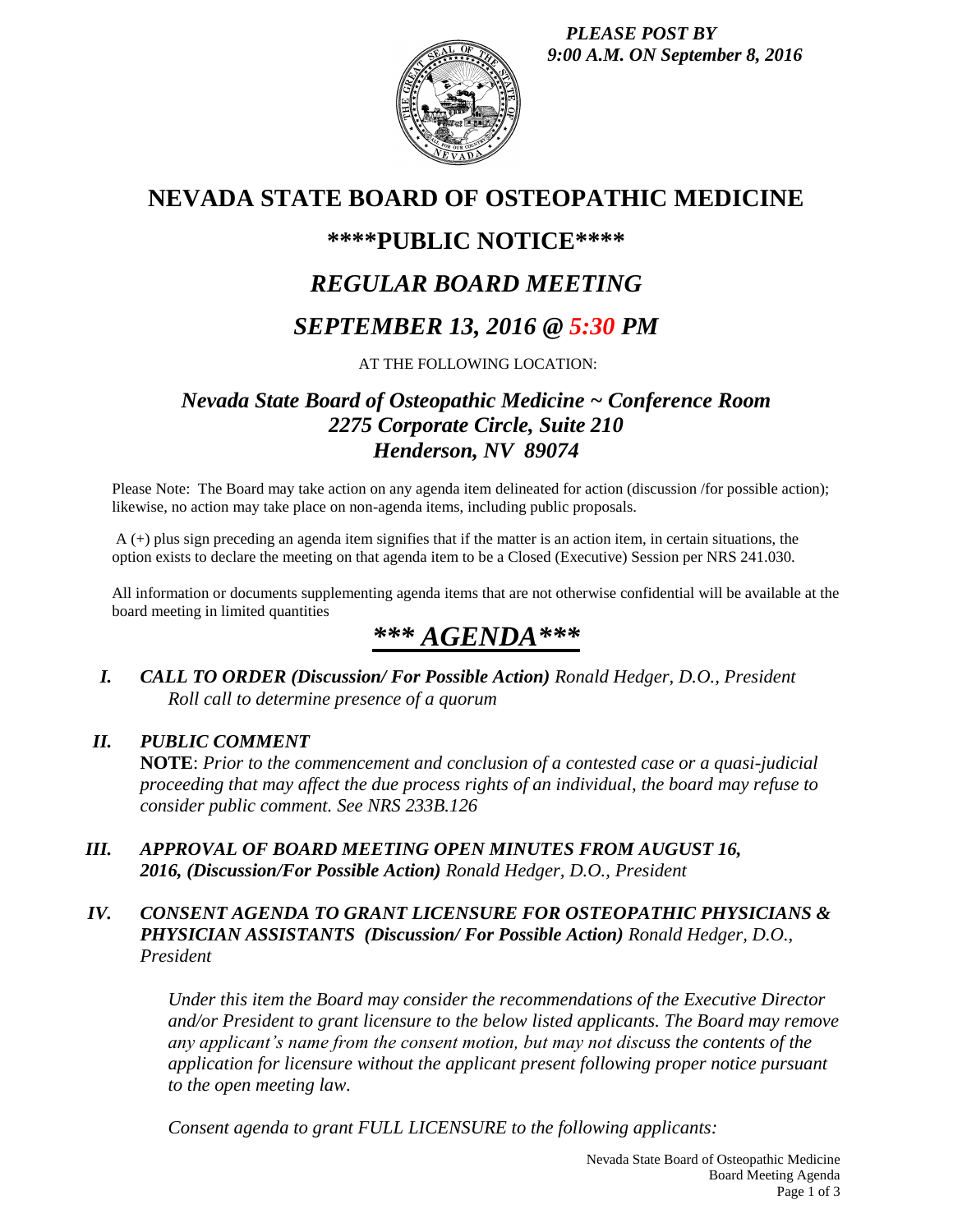*Osteopathic Physician Name Specialty Elizabeth Adams, D.O. Pediatric Cardiology Kai Chin, D.O. Internal Medicine John Cox, D.O. Family Medicine Brian Elledge, D.O. Psychiatry Jessica Hainsfurther, D.O. Family Medicine Carlo Maiorano, D.O.-Reinstatement Anesthesiology Faraaz Merchant, D.O. Psychiatry Michelle Mora, D.O. Neurology Joshua Pascoe, D.O. Emergency Medicine Michael Petit, D.O. Emergency Medicine Rodney Sclater, D.O. Anesthesiology Johnathan Taitano, D.O. Internal Medicine*

*Temporary Licenses*

*Nolan Mott, D.O. Pediatrics*

### *V. EXECUTIVE DIRECTOR'S REPORT*

- *a. Financial*
- *b. Licensing*
- *c. Governor Prescription Drug Summit*
- *VI. LEGAL REPORT (Discussion/Action) by Louis Ling, Board Counsel and/or Sophia Long, Deputy Attorney General*

### *VII. ITEMS FOR FUTURE DISCUSSION/ACTION/UPCOMING AGENDA*

*VIII. PRESIDENT Report on Board Business, Ronald Hedger, D.O., President*

### *IX. PUBLIC COMMENT*

*Prior to the commencement and conclusion of a contested case or a quasi-judicial proceeding that may affect the due process rights of an individual, the board may refuse to consider public comment. See NRS 233B.126.*

*Under the public comment item, members of the public may bring matters not appearing on this agenda to the attention of the Board. The Board may discuss but may not act on the matters at this meeting. A citizen may speak on a matter not on the posted Agenda after all matters listed on the posted Agenda have been acted upon by the Board, but only after receiving recognition and consent of the Chairman of the Board. If the Board desires, the matters may be placed on a future agenda for action.*

*In consideration of others, please avoid repetition and limit your public comments to no more than five (5) minutes. The Board may also allow public comment on specific agenda items as they are called, as well as during the Public Comment portion of the Board meeting.* 

*Pursuant to NRS 241.020 (6), please take notice: (1) Items on the agenda may be taken out of order; (2) Two or more agenda items may be combined for consideration; and (3) At any time, items on the agenda may be removed from the agenda or discussion of the items may be delayed.*